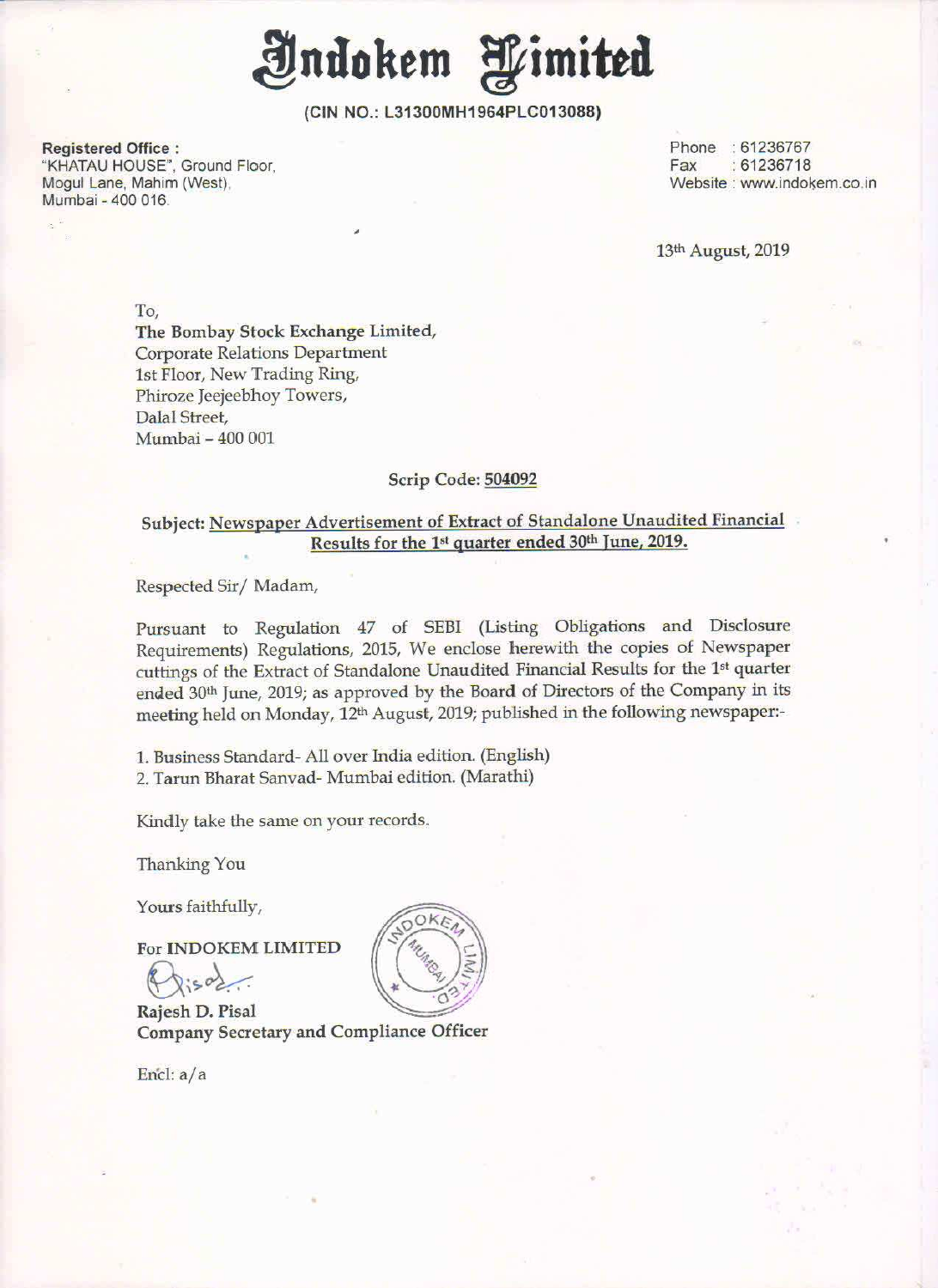18

# MUMBAI I TUESDAY, 13 AUGUST 2019 Business Standard

## **INDOKEM LIMITED**

CIN NO. L31300MH1964PLC013088

Registered Office: Plot No. 410/411, Khatau House, Mogul Lane, Mahim, Mumbai 400 016.<br>Tel no. 61236767/61236711 Email - iklsecretarial@gmail.com

Statement of Financial Results for the quarter ended June 30, 2019

|                |                                                                       | Quarter ended            | Year ended        |                                                                   |                                |
|----------------|-----------------------------------------------------------------------|--------------------------|-------------------|-------------------------------------------------------------------|--------------------------------|
|                | <b>Particulars</b>                                                    | <b>June 30.</b><br>2019  | March 31.<br>2019 | <b>June 30.</b><br>2018<br>(Unaudited) (Refer Note 3) (Unaudited) | March 31.<br>2019<br>(Audited) |
|                | Total income from operations                                          | 2.075                    | 2,099             | 2,019                                                             | 8.073                          |
| $\overline{2}$ | Profit / (Loss) before tax                                            | (104)                    | (66)              | $-26$                                                             | (98)                           |
| з              | Profit / (Loss) from continued operations after tax                   | (104)                    | (66)              | 26                                                                | (98)                           |
| 4              | Profit / (Loss) from discontinued operations before tax               |                          | (6)               | (3)                                                               | (18)                           |
| 5              | Profit / (Loss) from discontinued operations after tax                | $\overline{\phantom{a}}$ | (6)               | (3)                                                               | (18)                           |
| 6              | Total comprehensive Income/(loss) net of tax                          | (104)                    | (62)              | 23                                                                | (106)                          |
|                | Paid-up equity share capital<br>(face value of Rs. 10/- each)         | 2,433                    | 2,433             | 2.433                                                             | 2.433                          |
| 8              | Reserves                                                              |                          |                   |                                                                   | 404                            |
| 9              | Earnings per share (EPS) (not annualised)<br>Total earnings per share |                          |                   |                                                                   |                                |
|                | (a) Basic (in Rs.)                                                    | (0.43)                   | (0.30)            | 0.10                                                              | (0.48)                         |
|                | (b) Diluted (in Rs.)                                                  | (0.43)                   | (0.30)            | 0.10                                                              | (0.48)                         |

Note: 1. The above financial results were reviewed by the Audit Committee and approved by the Board of Directors at the meeting held on August 12, 2019.<br>2. The Company operates in two segment viz. textile dyes and chemicals and electrical capacitors,

however the segment reporting for electrical capacitors is not disclosed separately, as the same does not qualify for separate disclosure as per IND-AS 108 on operating segments.

3. The figures for the quarter ended 31<sup>st</sup> March, 2019 are the balancing figures between the audited figures in respect of the full financial year and the published year to date figures up to the third quarter of the relevant financial year.<br>4. The figures of the previous period(s) / year have been regrouped/reclassified wherever necessary.

For Indokem Limited

ector

|                       | $-112$                     |
|-----------------------|----------------------------|
|                       | Mahendra K. Khatau         |
| Place: Mumbai         | Chairman & Managing Direct |
| Date: August 12, 2019 | DIN: 00062794              |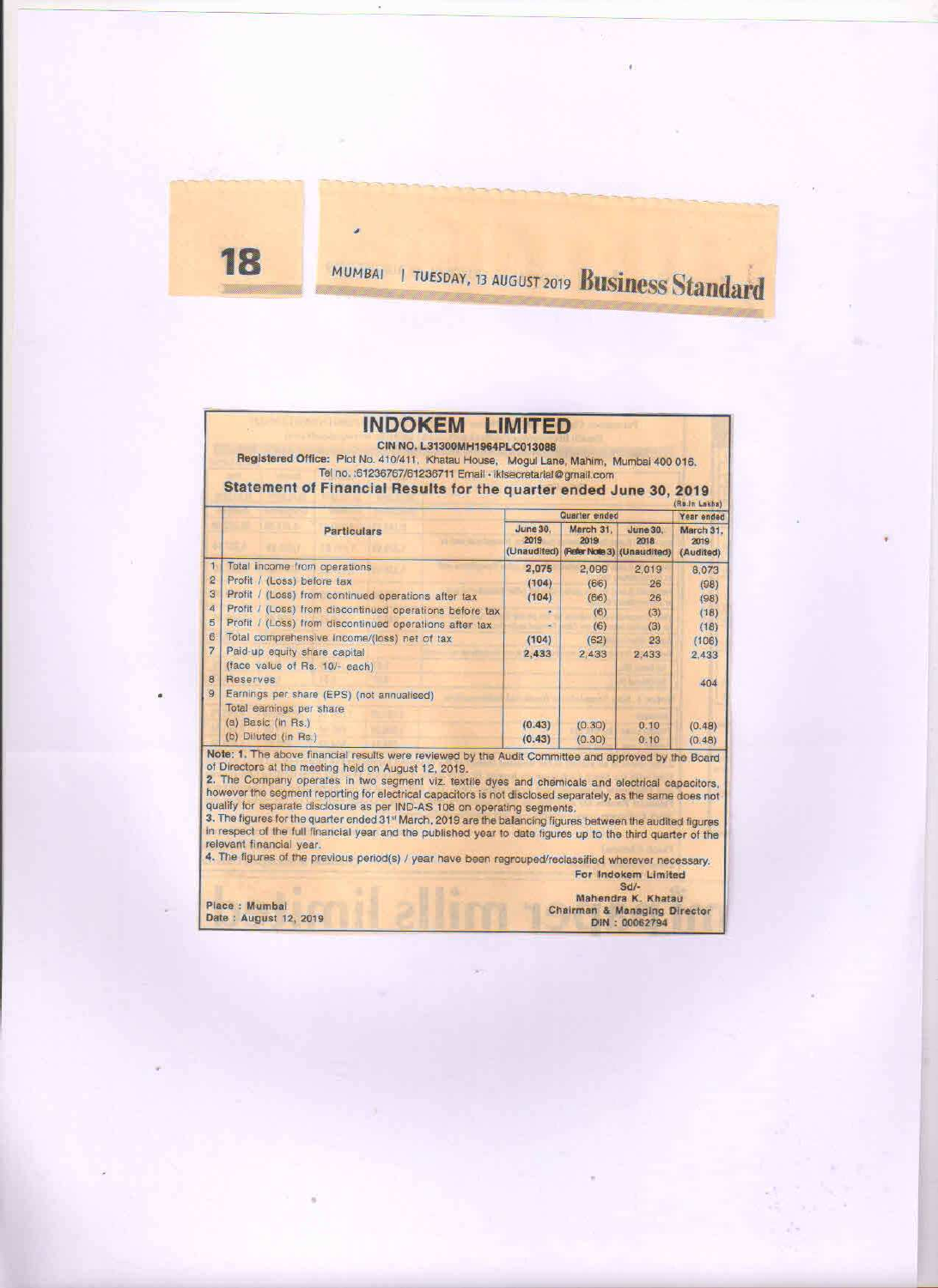

### इंडोकेम लिमिटेड

सीआयएन क्र. : L31300MH1964PLC013088<br>नोंदणीकृत कार्यालय : प्लॉट नं. 410/411, खताबू हाऊल, मोगुल लेन, माहिम, मुंबई - 400 016.<br>दूरखनी क्र. : 61236767/61236711, ई-मेल : iklsecretarial@gmail.com<br>जून 30, 2019 रोजी संपलेल्या त्रै

|                          | तपशील                                                                                            | संपलेले त्रैमासिक               |                                  |                              | संपलेले वर्ष                    |  |
|--------------------------|--------------------------------------------------------------------------------------------------|---------------------------------|----------------------------------|------------------------------|---------------------------------|--|
|                          |                                                                                                  | जून 30, 2019<br>अलेखापरिक्षित)  | मार्च 31, 2019<br>(संवर्ष टीप 3) | जून 30, 2018<br>अलेखापरिशित) | मार्च 31, 2019<br>लेखापरिक्षित) |  |
|                          | कार्यातून एकूण उत्पन्न                                                                           | 2,075                           | 2,099                            | 2,019                        | 8,073                           |  |
| $\overline{2}$           | कर पूर्व नफा/तोटा                                                                                | (104)                           | (66)                             | 26                           | (98)                            |  |
| 3                        | कर पश्चात अखंडित कार्यामधून नफा/(तोटा)                                                           | (104)                           | (66)                             | 26                           | (98)                            |  |
| $\overline{\mathcal{A}}$ | कर पूर्व खंडित कार्यामधून नफा/(तोटा)                                                             | ------                          | (6)                              | (3)                          | (18)                            |  |
| $\overline{5}$           | कर पश्चात खंडित कार्यामधून नफा/(तोटा)                                                            | <b><i><u>PERPRODUCT</u></i></b> | (6)                              | (3)                          | (18)                            |  |
| 6                        | कराचे निव्वळ सर्वकष उत्पन्न/(तोटा)                                                               | (104)                           | (62)                             | 23                           | (106)                           |  |
| $\overline{7}$           | भरणा केलेले समभाग भांडवल<br>(रु. 10/- प्रत्येकी दर्शनी मृल्याचे)                                 | 2,433                           | 2.433                            | 2,433                        | 2.433                           |  |
| 8                        | राखीव                                                                                            |                                 |                                  |                              | 404                             |  |
| $\overline{9}$           | प्रती भाग उत्पन्न (ईपीएस)<br>वार्षिकीकरण नाही)<br>अ) मूळ (रु. मध्ये)<br>ब) सौम्यीकृत (रु. मध्ये) | (0.43)<br>(0.43)                | (0.30)<br>(0.30)                 | 0.10<br>0.10                 | (0.48)<br>(0.48)                |  |

**टीप : 1.** उपरोक्त वित्तीय निष्कर्षाचे लेखापरिक्षण समितीद्वारे समीक्षण करण्यात आले आहे आणि संचालक मंडळाने ऑगस्ट<br>12, 2019 रोजी झालेल्या त्यांच्या सभेमध्ये मंजुरी दिली आहे.

12. कंपनी दोन विभागांमध्ये म्हणजेच टेक्स्टाईल डाईज आणि केमिकल्स आणि इलेक्ट्रिकल कॅपॅसिटर्समध्ये कार्यरत<br>आहे. तथापि प्रचालन विभागामधील इंड एएस 108 अनुसार वेगळ्या प्रगटीकरणाची आवश्यकता नसल्यामुळे इलेक्ट्रिकल<br>कॅपॅसिटर्सकरिता

4. गत कालावधी/वर्षासाठीचे आकडे आवश्यकतेनुसार पुनर्गठीत/पुनर्वर्गीकृत करण्यात आले आहेत. इंडोकेम लिमिटेड करिता

|                    | सही/- महेंद्र के. खताबू      |
|--------------------|------------------------------|
| स्थळ : मुंबई       | चेअरमन व व्यवस्थापकीय संचालक |
| दि: ऑगस्ट 12, 2019 | डीआयएन : 00062794            |